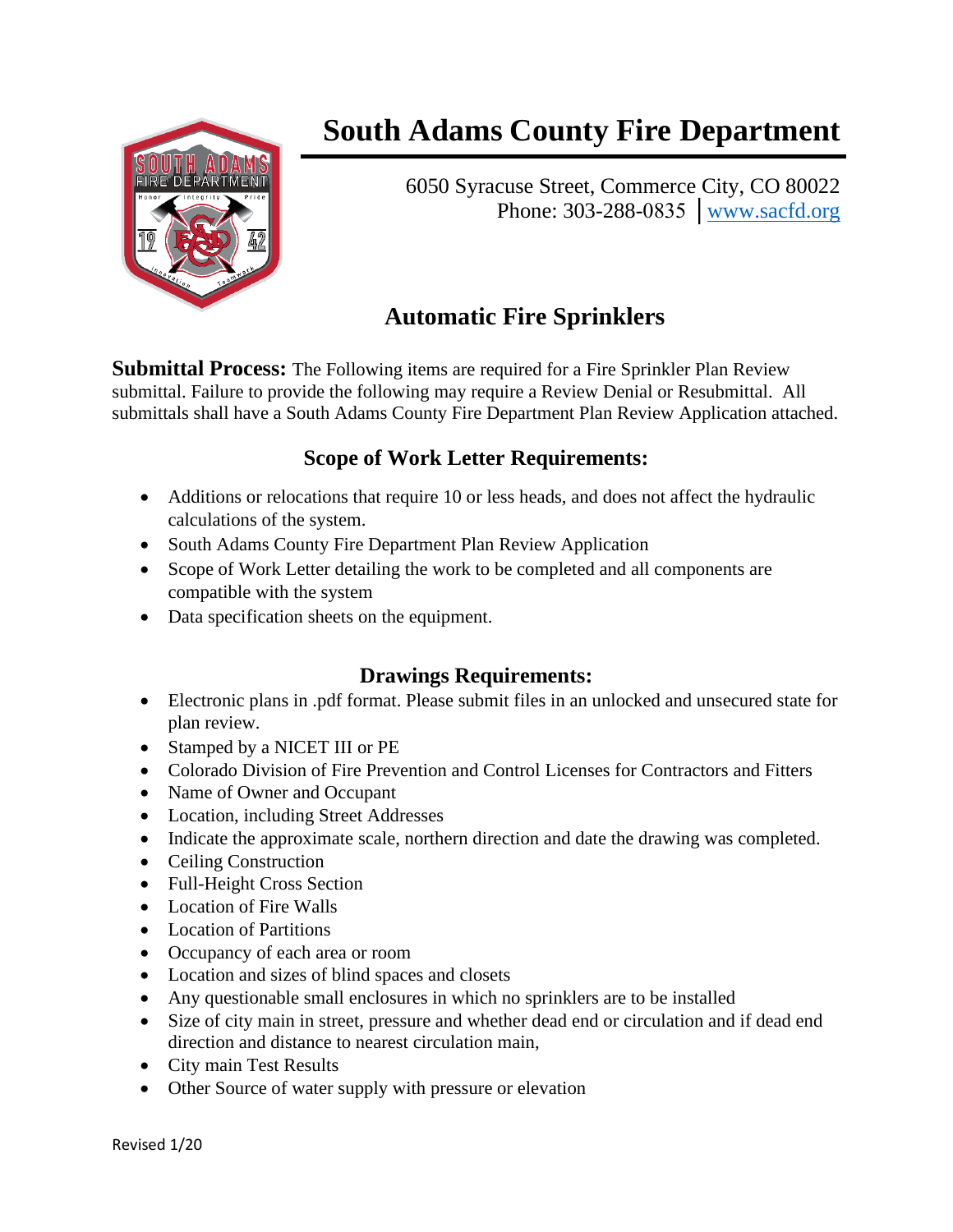- Make, type and orifice size of sprinkler
- Temperature rating and location of high-temperature sprinklers
- Number of Sprinklers on each riser and on each system by floors and total area by each system on each floor
- Make, type, model and size of alarm or dry pipe valve
- Make, type, model and size of preaction or deluge valve
- Type and location of alarm bells
- Total number of sprinklers on each dry pipe system or preaction deluge system
- Approximate capacity in gallons or each dry pipe system
- Cutting Lengths of pipe (or center-to-center dimensions)
- Type of fittings rise nipples and size, and all welds and bends
- Type and location of hangers inserts and sleeves
- All control valves, checks and drain pipes and test pipes
- Small hand-hose equipment
- Underground pipe size, length, location, weight, material, point of connection to city main; the type of valves, meters and valve pits; and the depth that top of the pipe is laid below grade
- When the equipment is to be installed as an addition to an old group of sprinklers without additional feed from the yard system, enough of the old system shall be indicated on the plans to show the total number of sprinklers to be supplied and to make all connections clear
- Name, address and phone number of contractor and sprinkler designer
- Hydraulic reference points shall be shown by a number and/or letter designation and shall correspond with comparable reference points shown on the hydraulic calculation sheets
- System design criteria showing the minimum rate of water application (density), the design area of water application and the water required for hose streams both inside and outside
- Actual calculated requirements showing the total quantity of water and the pressure required at a common reference point for each system
- Elevation data showing elevations of sprinklers, junction points and supply or reference points

#### **Information Required on Calculations:**

- Location
- Name of Owner and Occupant
- Building Identification
- Description of Hazard
- Name and Address of Contractor and Designer
- Name of Approving Agency
- •

#### **System Design Requirements:**

- Design area of water application
- Minimum rate of water application (density)
- Area of sprinkler coverage